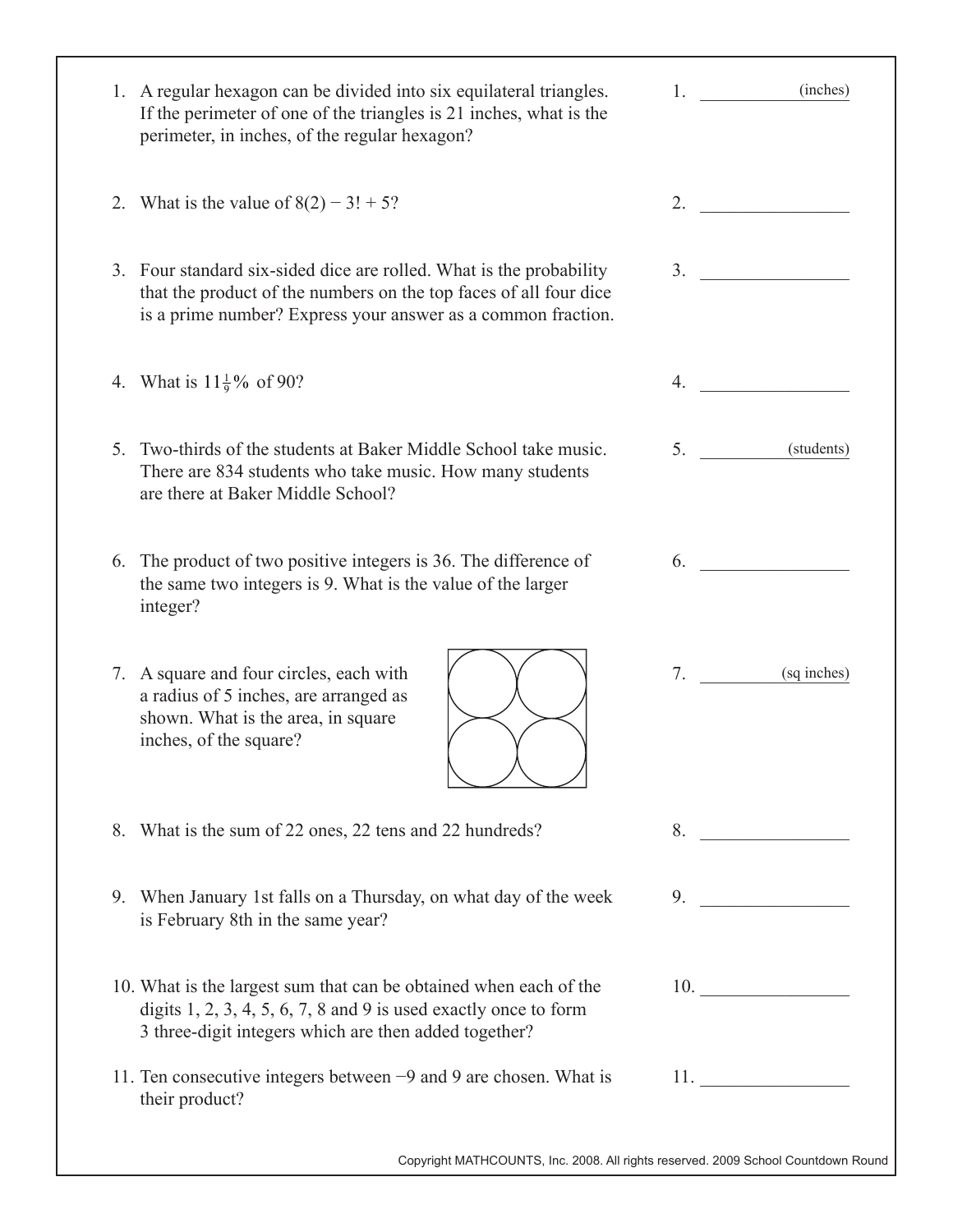| 12. If the product $xy = 28$ when $y = 196$ , what is the value of x?<br>Express your answer as a common fraction.                                                                                                                                                             | 12.                |
|--------------------------------------------------------------------------------------------------------------------------------------------------------------------------------------------------------------------------------------------------------------------------------|--------------------|
| 13. The ratio of girls to boys in Ms. Snow's math class is 3:2. If<br>there is a total of 45 students, how many girls are in Ms. Snow's<br>math class?                                                                                                                         | $13.$ (girls)      |
| 14. Three dings and five platts cost \$125. Each platt costs \$10. What<br>is the cost, in dollars, of five dings?                                                                                                                                                             | (dollars)<br>14.   |
| 15. A gift shop offers free gift wrapping. They have eight varieties<br>of wrapping paper, three colors of ribbon, and four types of gift<br>cards. Using one variety of wrapping paper, one color of ribbon<br>and one type of gift card, how many combinations are possible? | 15. (combinations) |
| 16. The length and width of a rectangle are each increased by 20%.<br>By what percent is the rectangle's area increased?                                                                                                                                                       | $16.$ (percent)    |
| 17. What is the smallest positive value of x such that $x + 5678$<br>results in a palindrome?                                                                                                                                                                                  | 17.                |
| 18. Lori sells cars and gets a 15% commission on each sale. How<br>much did a car sell for, in dollars, if Lori earned a \$3,000<br>commission?                                                                                                                                | 18.<br>(dollars)   |
| 19. Define the operation $\bullet$ as $a \bullet b =  a-b $ . What is the value of<br>$2 \bullet (4 \bullet 7)?$                                                                                                                                                               | 19.                |
| 20. What is the smallest positive integer d for which $2009 + d$ is a<br>multiple of 11?                                                                                                                                                                                       | 20.                |
| 21. When $35^{12}$ is written in decimal notation, what is its ones digit?                                                                                                                                                                                                     | 21.                |
| 22. How many seconds are in 7.8 minutes?                                                                                                                                                                                                                                       | $22.$ (seconds)    |
| 23. A student accidently added five to both the numerator and<br>denominator of a fraction, changing the fraction's value to $\frac{1}{2}$ .<br>If the original numerator was a 2, what was the original<br>denominator?                                                       | 23.                |
| Copyright MATHCOUNTS, Inc. 2008. All rights reserved. 2009 School Countdown Round                                                                                                                                                                                              |                    |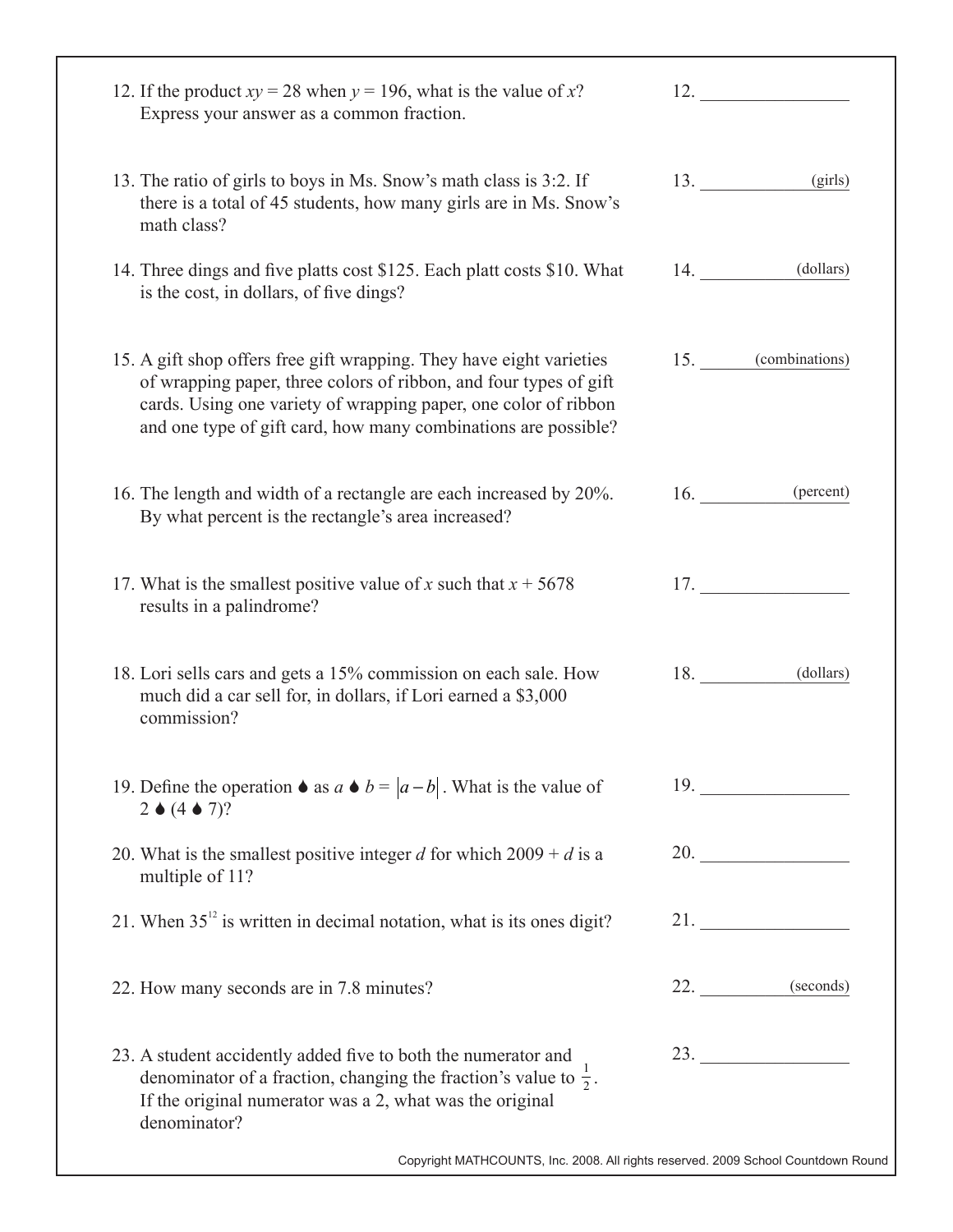| 24. The perimeter of a square with side length $x$ units is equal to<br>the circumference of a circle with radius 2 units. What is the<br>value of $x$ ? Express your answer as a decimal to the nearest<br>hundredth. | 24. $\qquad \qquad$                                                                                                                                                                                                                |
|------------------------------------------------------------------------------------------------------------------------------------------------------------------------------------------------------------------------|------------------------------------------------------------------------------------------------------------------------------------------------------------------------------------------------------------------------------------|
| 25. The word MATH is repeatedly written producing the pattern<br>MATHMATHMATH If the pattern is continued, what letter<br>will occur in the 2009th position?                                                           | 25.                                                                                                                                                                                                                                |
| 26. What is the remainder when 5000 is divided by 60?                                                                                                                                                                  | 26.                                                                                                                                                                                                                                |
| 27. What is the product of the first four prime numbers?                                                                                                                                                               |                                                                                                                                                                                                                                    |
| 28. What is the value of the expression $(\frac{1}{5} \times \frac{1}{4}) + (\frac{1}{5} \times \frac{3}{8})$ ? Express<br>your answer as a common fraction.                                                           | 28.                                                                                                                                                                                                                                |
| 29. What is the value of the expression $(-5)^3 + (-2)^3 + 2^3 + 5^3$ ?                                                                                                                                                | 29.                                                                                                                                                                                                                                |
| 30. When written in standard form, how many zeros are in the<br>product $(9.2 \times 10^2)(8 \times 10^6)$ ?                                                                                                           | 30.<br>(zeros)                                                                                                                                                                                                                     |
| 31. If $2^s = 4^x$ , what is the value of x?                                                                                                                                                                           | <b>31.</b> The same state of the same state of the same state of the same state of the same state of the same state of the same state of the same state of the same state of the same state of the same state of the same state of |
| 32. Kim has exactly enough money to buy 40 oranges at $3x$ cents<br>each. If the price rose to 4x cents per orange, how many<br>oranges could she buy?                                                                 | 32. (oranges)                                                                                                                                                                                                                      |
| 33. From a group of six students, how many different four-student<br>committees can be chosen?                                                                                                                         | 33. (committees)                                                                                                                                                                                                                   |
| 34. What is the least common multiple of 72 and 96?                                                                                                                                                                    |                                                                                                                                                                                                                                    |
| 35. A line passes through $(0, 5)$ and $(-5, 0)$ . Which of the four<br>quadrants will the line not pass through?                                                                                                      | 35. (quadrant)                                                                                                                                                                                                                     |
| 36. What is $\sqrt{53}$ in simplest radical form?                                                                                                                                                                      | 36.                                                                                                                                                                                                                                |

Copyright MATHCOUNTS, Inc. 2008. All rights reserved. 2009 School Countdown Round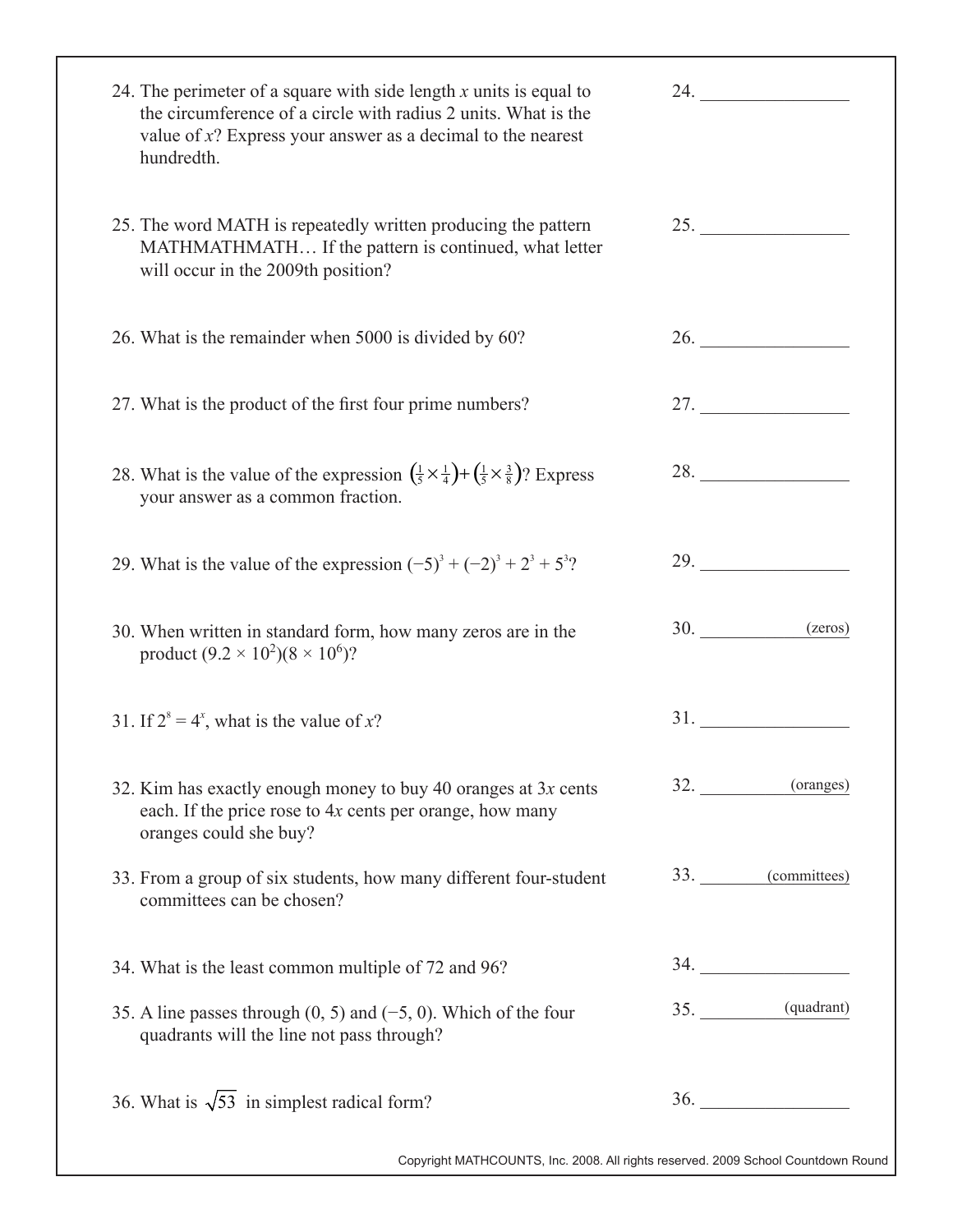| 37. Connie's patio is a square composed of<br>64 unit squares. How many additional<br>unit squares would be required to<br>expand Connie's patio into a square<br>with a side length one unit greater than<br>the side length of the original patio? |     | 37. (unit squares)                             |
|------------------------------------------------------------------------------------------------------------------------------------------------------------------------------------------------------------------------------------------------------|-----|------------------------------------------------|
| 38. If the lengths of two sides of a right triangle are 5 and 12 units,<br>what is the least possible length, in units, of the third side?<br>Express your answer in simplest radical form.                                                          |     | (units)<br><b>38.</b> The same state of $\sim$ |
| 39. A shirt regularly priced at \$30 is on sale for 20% off. Mary has<br>a coupon that will take another 25% off of the sale price. What<br>single percent discount would give the same final price as the<br>two successive discounts?              |     | 39. (percent)                                  |
| 40. What is the reciprocal of the sum of the reciprocals of 6 and 8?<br>Express your answer as a common fraction.                                                                                                                                    |     | 40.                                            |
| 41. What value of x satisfies $(5^x)(12^x) = 17^{x}$ ?                                                                                                                                                                                               |     | 41.                                            |
| 42. In writing the integers from 10 through 99 inclusive, how many<br>times is the digit 6 written?                                                                                                                                                  |     | (times)<br>42.                                 |
| 43. At 11:00 a.m. how many degrees are in the smaller angle<br>formed by the minute hand and the hour hand of the clock?                                                                                                                             | 43. | (degrees)                                      |
| 44. What is $\frac{5}{8}$ of $\frac{2}{3}$ of $\frac{3}{10}$ of 27? Express your answer as a common<br>fraction.                                                                                                                                     |     | 44.                                            |
| 45. A furniture store had a sale with 30% off all items. If the<br>sale price for a chair was \$42, what was the original price, in<br>dollars?                                                                                                      |     | 45. (dollars)                                  |
| 46. What value of k makes the positive five-digit integer $k3,57k$<br>divisible by 18?                                                                                                                                                               |     | 46.                                            |
| 47. A gardener has 2009 pansies to be planted in a square flower<br>bed. If she wants to have 45 pansies in each row and in each<br>column, how many more pansies are needed?                                                                        |     | 47. (pansies)                                  |
| 48. What is the greatest common factor of 252 and 96?                                                                                                                                                                                                |     | 48.                                            |

Copyright MATHCOUNTS, Inc. 2008. All rights reserved. 2009 School Countdown Round